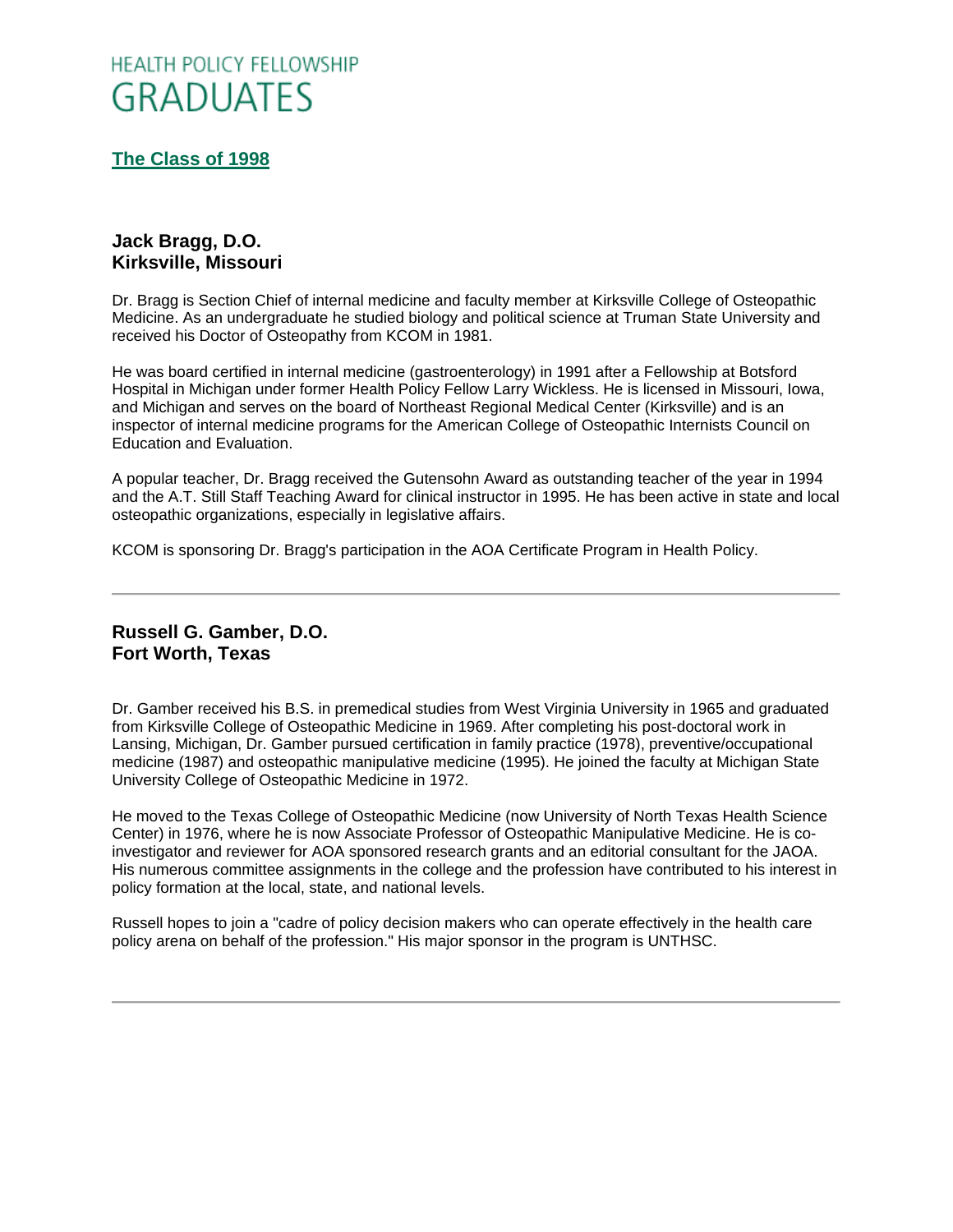## **Steven Hinshaw, D.O. Waurika, Oklahoma**

Steven is a 1984 graduate of the University of Health Science in Kansas City where he studied after completing his B.S. in biology at Washburn University in Topeka, Kansas. He has been in private family practice since 1985 in Colorado, Kansas, and Oklahoma, and is currently a member of the Board of Directors. Oklahoma Osteopathic Association which will sponsor his year of study in the Health Policy Program.

#### **Gary James, D.O. Cadiz, Kentucky**

Dr. James is president-elect of the Kentucky Osteopathic Medical Association and in a private, solo practice of family medicine in Cadiz, Kentucky.

Licensed in Kentucky, Tennessee, and Florida, he completed his internship and served as a physician in the U.S. Army following his graduation with the Doctor of Osteopathy from Oklahoma State University College of Osteopathic Medicine in 1983. Previously, he earned a B.S. in pharmacy from the University of Oklahoma.

He is certified in family practice and pain management and is a Fellow of the American Academy Disability Evaluating Physicians. His practice includes family medicine, pain management, and osteopathic manipulative medicine. The Kentucky Osteopathic Medical Association is sponsoring Dr. James' participation in the Health Policy Program.

### **Hollis King, D.O., Ph.D. San Diego, California**

Dr. King has just joined the Western University of the Health Sciences College of Osteopathic Medicine faculty, which is sponsoring his participation in the AOA Certificate Program in Health Policy.

He is board certified in family practice and osteopathic manipulative medicine and is a licensed psychologist. He completed his studies in psychology with a Ph.D. in clinical psychology from Louisiana State University in 1971 after receiving a B.A. at Duke University and a M.S. at Trinity University in San Antonio.

Hollis practiced and taught psychology, entering the Texas College of Osteopathic Medicine in 1979 where he added the D.O. to his credentials. Dr. King has been active in the American Academy of Osteopathy and the Cranial Academy since 1983 and has edited corrections of the papers of I.M. Korr and Viola Frymann. Until his recent appointment, he was in the private medical practice of osteopathic medicine and served as an adjunct clinical professor for the California program.

He has returned to academic life prompted by the opportunity to do research on osteopathic manipulative treatment efficacy and cost-benefit factors, especially in the treatment of women.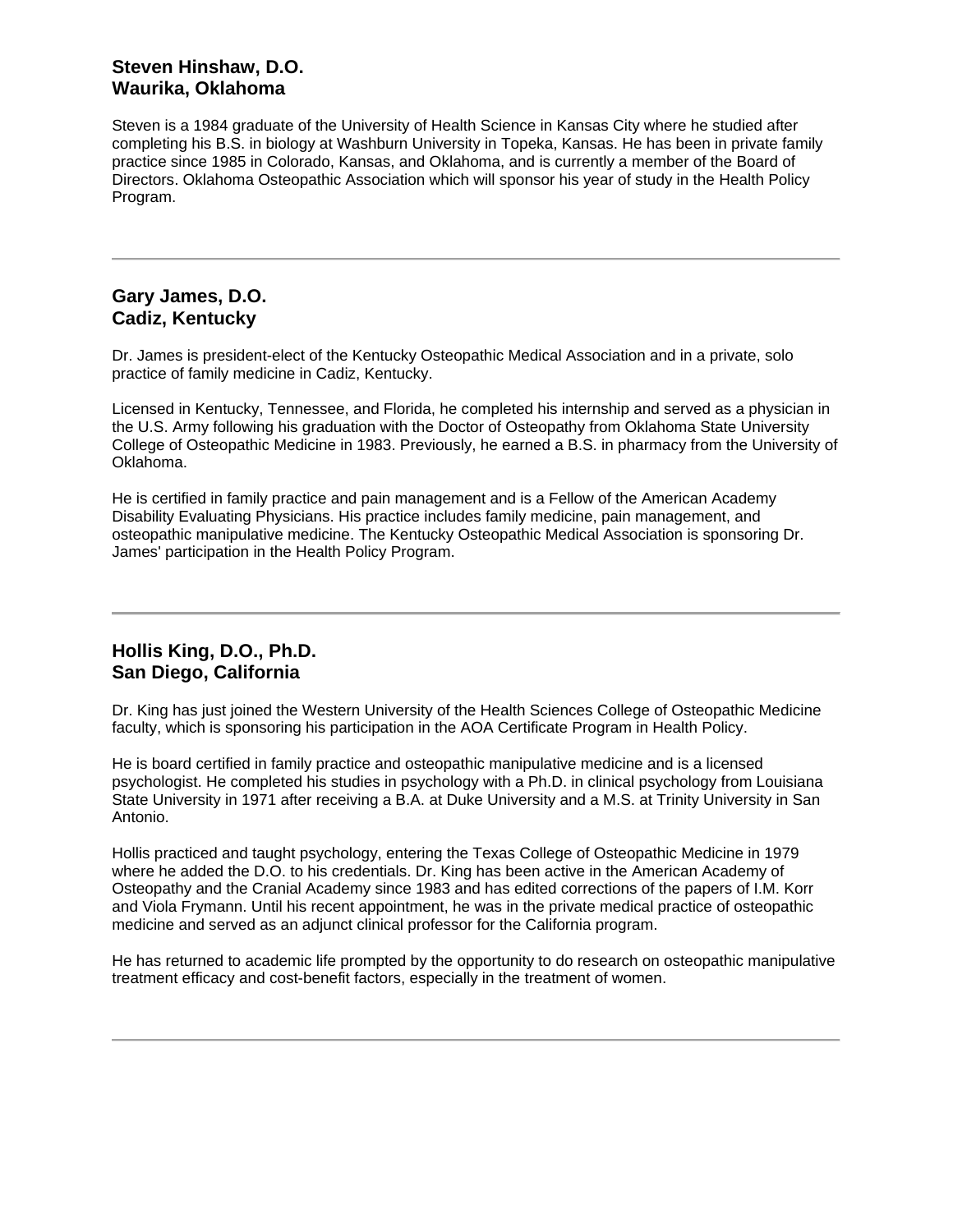## **G. Bradley Klock, D.O. Scottsdale, Arizona**

Dr. Klock is a private practitioner specializing in osteopathic manipulative medicine in Phoenix, Arizona. He completed his B.S. in biology at the University of Arizona in 1977 and his Doctor of Osteopathy at the College of Osteopathic Medicine and Surgery in Des Moines, Iowa in 1981, after serving a one-year fellowship in the department of osteopathic manipulative medicine, for which he received the Ram's Head Award.

He returned to Tucson General Hospital for post-doctoral work. He received board certification in Osteopathic Manipulative Medicine in 1991 from AOBSPOMM and received his F.A.A.O. in 2001 from the American Academy of Osteopathy. His teaching appointments include Assistant Professor in the Department of OMM at the College of Osteopathic Medicine & Surgery (1982-84), Clinical Assistant Professor of Family Medicine and OMM at the College of Osteopathic Medicine at Western University College of the Pacific in California (1995-present), Clinical Instructor at Kirksville College of Osteopathic Medicine (1987-present), and Affiliate Faculty at Midwestern University/Arizona College of Osteopathic Medicine (1997-present).

Dr. Klock has served as an appointed member of the Bureau of Osteopathic Health Care Facilities Accreditation for the AOA (1990-present) and served on the AOA's Clinical Committee on Outcomes Accreditation (1989-90). He is currently President of the Arizona Osteopathic Medical Association, which sponsored his participation in the Health Policy Program, and is preparing for a more active role in health policy. He has served on the Academy's Board of Governors since 1997 and is an appointed member of their Bureau of Experts in Manipulative Medicine.

Dr. Klock received the Dick Darby Award for Outstanding contributions to Osteopathy in Arizona in 1994 and has been listed in Who's Who in the Midwest and Who's Who in Arizona. He has served as Chairman of the Department of Manipulative Medicine at Phoenix General Hospital (1984-90), and while there has held positions of Vice Chief, Chief of Staff, and Chairman of the Board of Directors. He continues to be President of the Phoenix General Osteopathic Foundation and is chair of the OMM Department at John C. Lincoln Hospital/Deer Valley (formerly Phoenix General).

He has lectured at regional, state, national and international venues and continues to be involved as a visiting clinician and preceptor for students and interns.

#### **Carol L. Monson, D.O. East Lansing, Michigan**

Dr. Monson is a family physician and is also on the faculty of Michigan State University College of Osteopathic Medicine. She is assistant professor in the Department of Family and Community Medicine. Dr. Monson served as the Family Medicine Residency Director from 1994-1997. Currently, her efforts are directed toward teaching undergraduate medical students.

She was one of the founding members of The Family Practice Advisory Committee of the Consortium of Osteopathic Graduate Medical Education and Training. She completed a faculty development fellowship with this group in 1994. Her preparation includes a B.S. in education and an M.S. in community mental health from Northern Illinois University as well as the Doctor of Osteopathy from Michigan State University. She is board certified in family practice.

Dr. Monson has developed her interest in health policy through active membership in local, state, and national professional organizations. She is currently on the Board of Trustees of the Michigan Osteopathic Association and has served as the president of the Michigan Association of Osteopathic Family Physicians. Dr. Monson was recently named a fellow in the American College of Osteopathic Family Physicians. She is listed in Who's Who in America and Who's Who in the World, as well as several other similar publications.

Dr. Monson practices family medicine at the Michigan Capital Private Care Center in Okemos, Michigan.